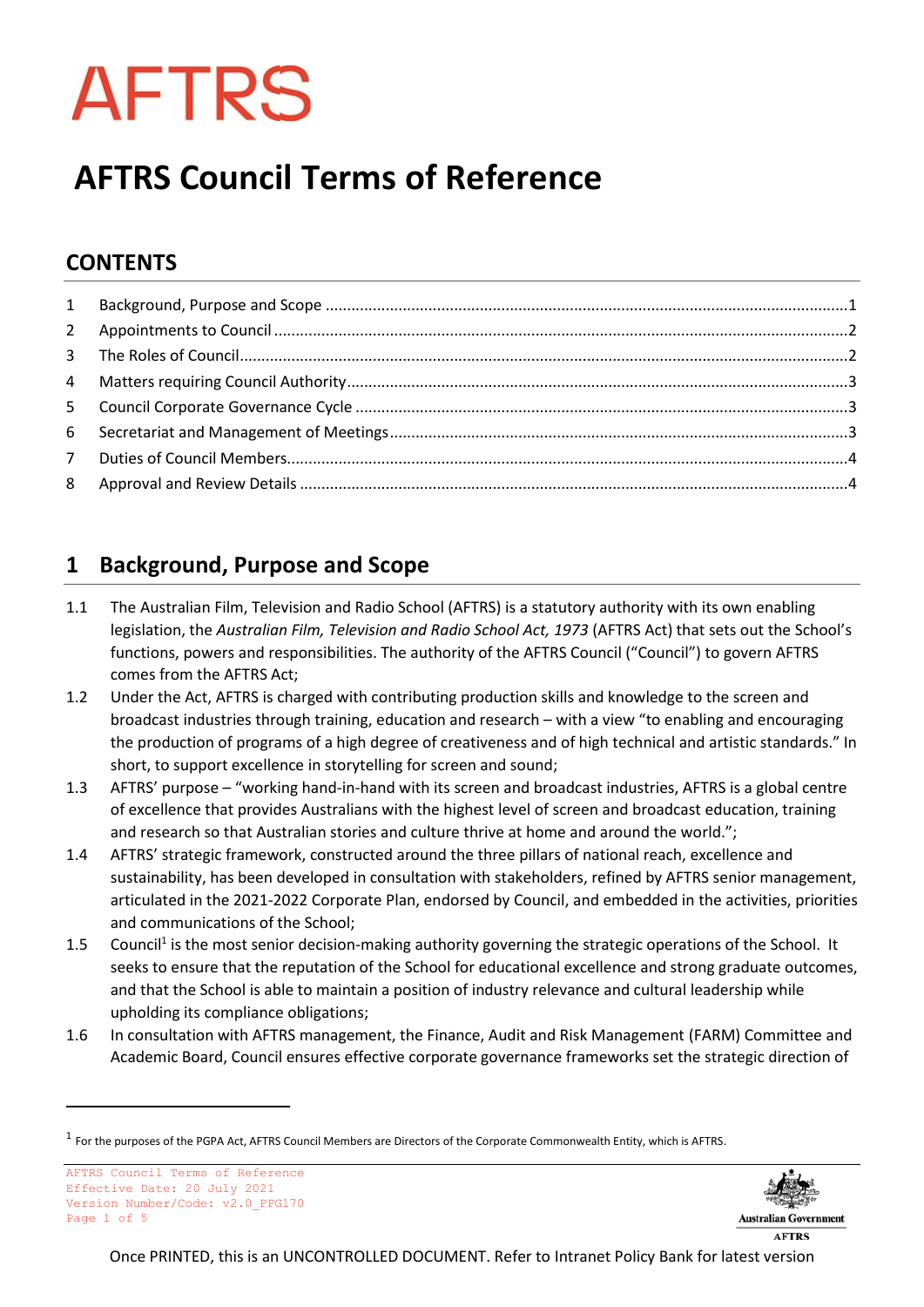the School, manage compliance with legal and governance obligations – including reporting to Government – and assist the organisation to manage risk and financial sustainability;

- 1.7 These terms of reference set out the overall responsibilities of Council in line with its obligations under relevant legislation;
- 1.8 Council should take into account the roles of the FARM Committee and Academic Board in, respectively, detailed interrogations of financial accounts, corporate risk, matters of academic quality and governance, and should consider issues referred to Council for their attention or decision rather than duplicating areas of attention;
- 1.9 It is expected that Council makes timely and effective decisions on matters reserved to it. Matters discussed at meetings of the Board and its appointed Committees are confidential and no Council members may communicate their proceedings or decisions to any person, organisation or media outlet; and
- 1.10 Council members are expected to uphold the AFTRS Code of Conduct.

#### <span id="page-1-0"></span>**2 Appointments to Council**

- 2.1 The structure, terms and appointments related to Council is determined under the AFTRS Act. The Council comprises:
	- (a) The Director (CEO);
	- (b) a staff member elected by the staff members in the manner prescribed;
	- (c) a student of the School elected by the students of the School in the manner prescribed;
	- (d) 3 members appointed by the Governor-General; and
	- (e) 3 members of Convocation appointed by the Council.

#### <span id="page-1-1"></span>**3 The Roles of Council**

The roles of Council are to:

- 3.1 Support the CEO, the Executive Team<sup>2</sup> and the wider school and its image;
- 3.2 Ensure AFTRS has effective corporate governance structures in place that:
	- (a) promotes the proper use and management of public resources for which the authority is responsible;
	- (b) promote the achievement of the purposes of the entity: and
	- (c) promote the financial sustainability of the entity.
- 3.3 Ensure AFTRS has and maintains an appropriate system of risk oversight and management; and an appropriate system of internal controls;
- 3.4 Shape and approve the strategic directions for AFTRS, in consultation with senior management and relevant third-party advice, including via the Corporate Plan;
- 3.5 Ensure the alignment of performance measurement with the Corporate Plan;
- 3.6 Approve annual budget allocations, taking into account AFTRS purposes, strategic direction, sustainability, feasibility and accountability of AFTRS;
- 3.7 Appoint, advise and support the CEO, and hold them accountable for organisational performance;
- 3.8 Performance approval and awarding of bonus to CEO;
- 3.9 Ensure that the AFTRS's Executive Team and Officers<sup>3</sup> are complying with their legal obligations and appropriately managing risk;



**AFTRS** 

<sup>&</sup>lt;sup>2</sup> Executive Team refers to the Executive Directors of AFTRS.

 $^3$  Under s13 of the PGPA Act, each Commonwealth entity has officials. An official is defined as 'an individual who is in, or forms part of, the entity'.

AFTRS Council Terms of Reference Effective Date: 20 July 2021 Version Number/Code: v2.0\_PPG170 Page 2 of 5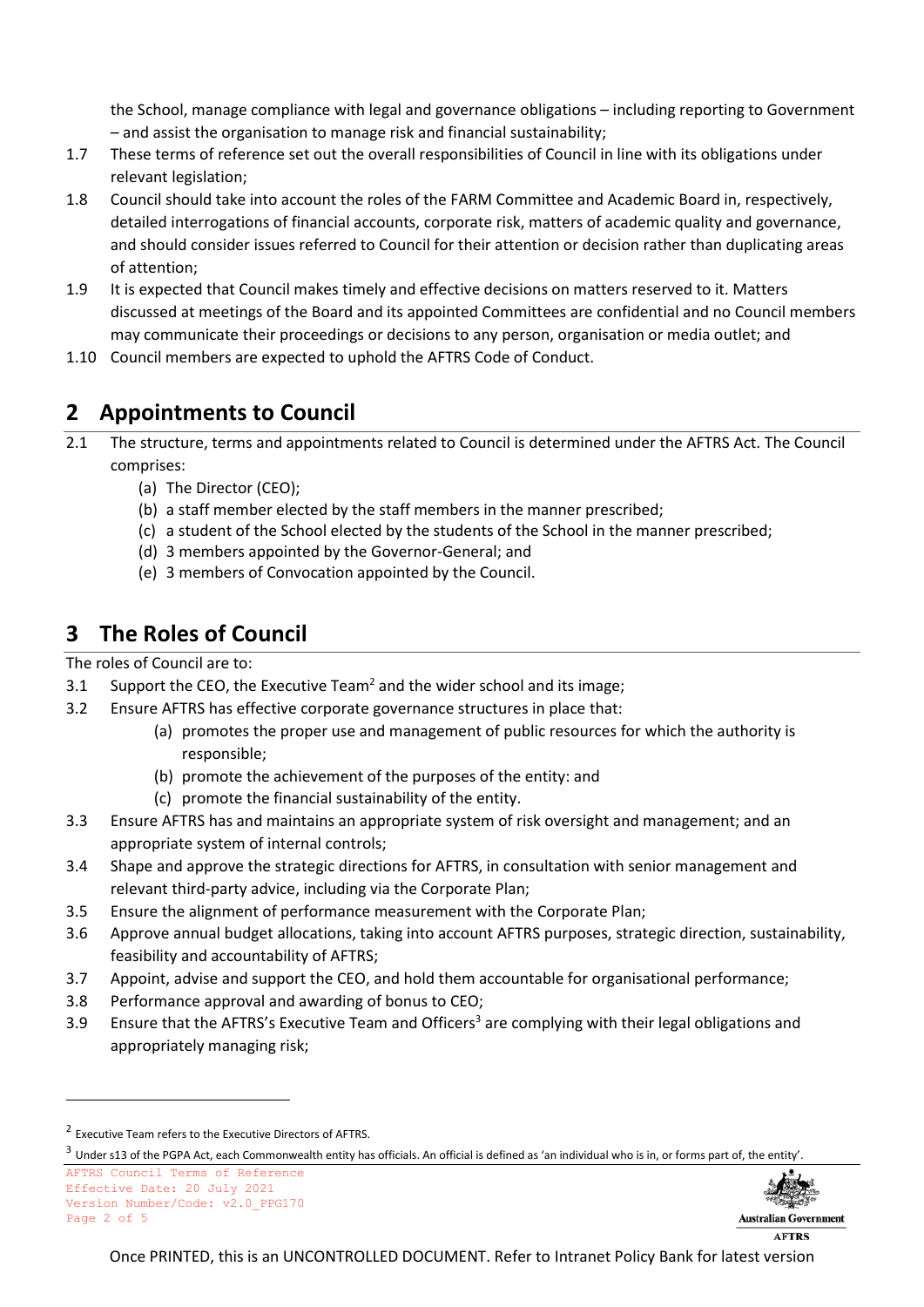- 3.10 Approve the Charter/Terms of Reference for, and appointments to, the FARM Committee, Academic Board and Honorary Degree Committee;
- 3.11 Review issues referred by the Executive Team, FARM Committee, Academic Board and Honorary Degree Committee; and
- 3.12 Where appropriate, support the development of networks, partnerships and stakeholder relationships in the interests of AFTRS.

#### <span id="page-2-0"></span>**4 Matters requiring Council Authority**

The AFTRS Act section 26 states that *'subject to the general direction of the Council, the Director<sup>4</sup> shall manage the affairs of the School.'* Major changes in approach, new areas of significant investment or substantial new conditions impacting the running of the School should be subject to council approval. These may include:

- 4.1 Investing in, or seeking funding for, major capital expenditure including all buildings and premises;
- 4.2 Approving lease conditions and signing leases;
- 4.3 Approving the development of Award courses, and awarding degrees and diplomas;
- 4.4 Approving expenditure over \$350,000 with the exception of payroll, as per the Financial Delegations schedule;
- 4.5 Endorsing the principles for and approaches to employment arrangements for all employees, including Award coverage;
- 4.6 Appointments of the internal auditor;
- 4.7 Trustee management of the Kenneth Myer Fellowship Fund;
- 4.8 Granting or revoking a power of attorney or limited authority to sign and/or act on behalf of AFTRS.

#### <span id="page-2-1"></span>**5 Council Corporate Governance Cycle**

A Council meeting calendar is circulated to Council members prior to the start of each calendar year, developed in consideration of alignment, where possible, with meetings of the FARM Committee and Academic Board – to allow for timely review of minutes and issues referred by those committees for the attention of Council.

The Council Chair and the CEO, by mutual agreement, will set areas of strategic focus for each meeting, taking into account Council responsibilities for overseeing the following key elements of Corporate Governance:

- 5.1 The Corporate Plan updated prior to the commencement of a new financial year, for the following four financial years;
- 5.2 Approval of the AFTRS Annual Report including annual performance statements and annual financial statements, reporting on the previous financial year in July-August for tabling in Parliament in September/ October;
- 5.3 A Risk Management Plan that is reviewed in line with the Corporate Plan, and
- 5.4 Reporting on annual budget and reforecasts (in February and October) on income and expenditure provided by the AFTRS CEO and Chief Financial Officer.

#### <span id="page-2-2"></span>**6 Secretariat and Management of Meetings**

The Corporate Secretary for the Council is managed out of the Office of the CEO (Governance Unit) by the Head of Governance.



**AFTRS** 

<sup>4</sup> AFTRS Act provides for a Director of the School, who shall be appointed by the Governor-General on the recommendation of the Council.

AFTRS Council Terms of Reference Effective Date: 20 July 2021 Version Number/Code: v2.0\_PPG170 Page 3 of 5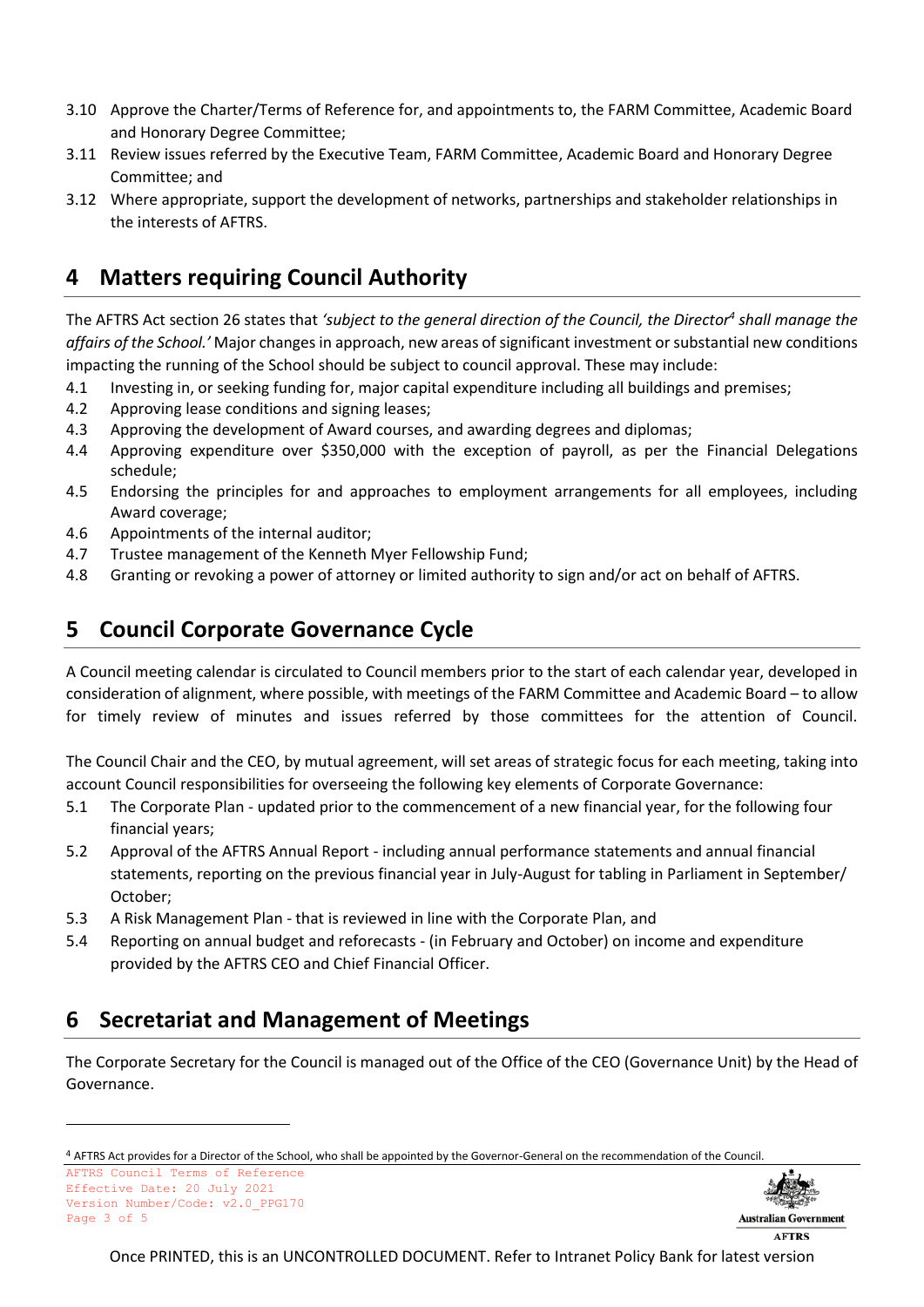- 6.1 The Corporate Secretary is responsible for providing all secretariat functions to Council, including drafting meeting agendas and papers, in consultation with the CEO and Council Chair;
- 6.2 Not less than seven days' notice of a meeting will be issued by the Corporate Secretary (or their delegate) to the Council, with agenda and papers. In unforeseen circumstances, and with the approval of the Chair, decisions of Council may be made without notice by circular resolution. The quorum of a meeting of Council, and any decisions by circular resolution, are as per section 20(7) of AFTRS Act;
- 6.3 The draft minutes of a meeting will be provided to the Chair in a reasonable timeframe but not more than four weeks after the meeting and will be tabled at the next Council meeting;
- 6.4 At each meeting, the minutes of the preceding meeting must be approved, or approved as amended by the Chair. The minutes of the FARM Committee, Academic Board and Honorary Degree Committee are to be provided to the next practicable Council meeting; and
- 6.5 All Directors will have minuted any conflict of interest on any item of business and recuse themselves from voting if so declared.

#### <span id="page-3-0"></span>**7 Duties of Council Members**

Council Members have the following legal duties:

- 7.1 Duty of care and diligence;
- 7.2 Duty to act honestly, in good faith and for the proper purpose;
- 7.3 Duty in relation to proper use of position;
- 7.4 Duty in relation to information obtained due virtue of position as an official;
- 7.5 Duty to disclose interests relating to the affairs of AFTRS.

Council members need to be aware of any legislation that might impose personal liability for breaches, including the Public Governance, Performance and Accountabilities Act 2013.

#### <span id="page-3-1"></span>**8 Approval and Review Details**

| <b>Approval and</b>       | <b>Details</b>                                                                                                                                      |
|---------------------------|-----------------------------------------------------------------------------------------------------------------------------------------------------|
| <b>Review</b>             |                                                                                                                                                     |
| <b>Approval Authority</b> | Council                                                                                                                                             |
| Responsible Officer       | <b>Head of Governance</b>                                                                                                                           |
| <b>Contact Officer</b>    | Policy & Governance Officer                                                                                                                         |
| Distribution              | Intranet and AFTRS website                                                                                                                          |
|                           | Staff and Student facing                                                                                                                            |
| <b>Next Review Date</b>   | <b>July 2023</b>                                                                                                                                    |
|                           | Note: The document will be reviewed every two years from the effective date or earlier<br>depending on external factors such as legislative reform. |